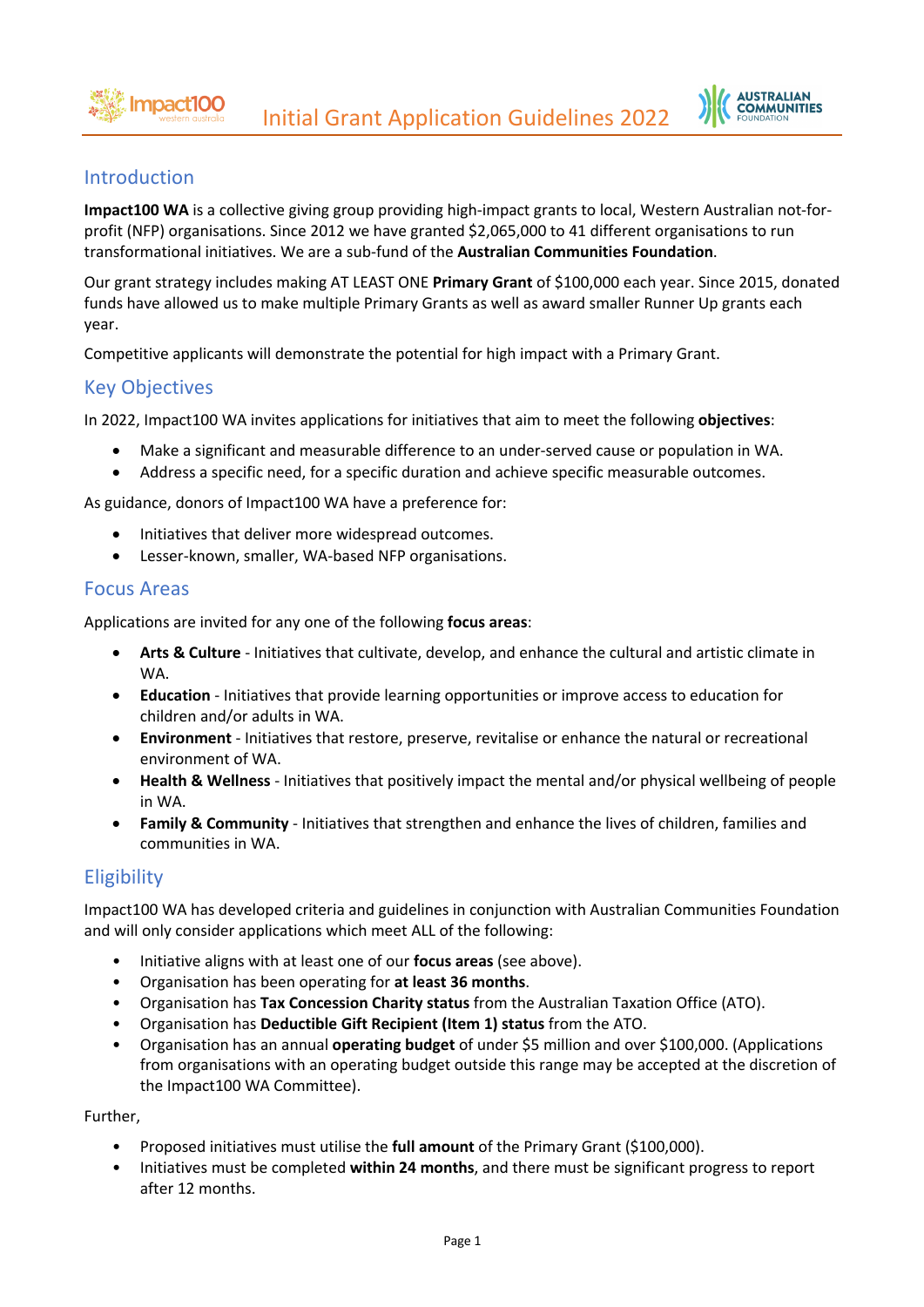Initial Grant Application Guidelines 2022



- Applications will be accepted from all States and Territories of Australia for initiatives conducted within WA and **benefitting Western Australians**.
- Impact100 WA strongly prefers to be a **primary funding partner** for the initiative and where possible other funding sources confirmed.
- Applications will NOT be accepted from
	- $\circ$  Religious organisations where the grant is intended for the principal benefit of the organisation's own members or adherents, or where the grant is intended for inherently religious activities.
	- $\circ$  Organisations who are a conduit to pass funding to others, rather than the entity performing the work.

## Expenditure

We will not fund the following expenditure:

- General operating expenses (except for operating and administration costs related to your initiative).
- Salaries that are not related to your initiative.
- Debt reduction or operational deficits.
- Fundraising activities or events.
- Legal expenses.

mpact100

- Scientific research as the basis of your initiative.
- General construction, capital expenditure or renovations (that are unrelated to your initiative).
- Travel outside Australia.
- Initiatives that should be funded by the Government or other relevant bodies.

## Additional Guidelines

- An organisation may submit only ONE application each year.
- Organisations applying in 2022 may not have previously been awarded an Impact100 WA Primary Grant of \$100,000 in either 2018 or since that year.
- Impact100 WA calls for and reviews all applications, and makes recommendations for grants to be approved by Australian Communities Foundation as Trustee.
- You will be advised by mid-late June whether or not your application has been shortlisted by Impact100 WA donors, after they have reviewed all initial grant applications.
- We will not necessarily give reasons if your initial grant application was not successful.
- If your application is shortlisted in the initial review, you will be invited to complete a more detailed, full grant application and host a site visit for a small delegation of our donors.
- If you are one of the finalists selected after full grant applications have been reviewed and site visits conducted, you will be required to give a 5-minute presentation at our annual Grant Awards Dinner on **Tuesday 25th October** 2022, when our donors will vote for their preferred recipient(s) of the Primary Grant(s).
- If you receive a Primary Grant, a representative from your organisation will be required to talk about the impact the grant has made at the Grant Awards Dinner the following year.

NB. Our guidelines continue to evolve and Impact100 WA reserves the right to change its criteria without notice at any time.

## Initial Application

#### Applications should be made using the **Initial Grant Application Form** provided.

*Please complete the entire form to be the best of your ability. Do not change the order or layout of the form.*

*Any queries about making an application can be addressed to* grants@impact100wa.org.au